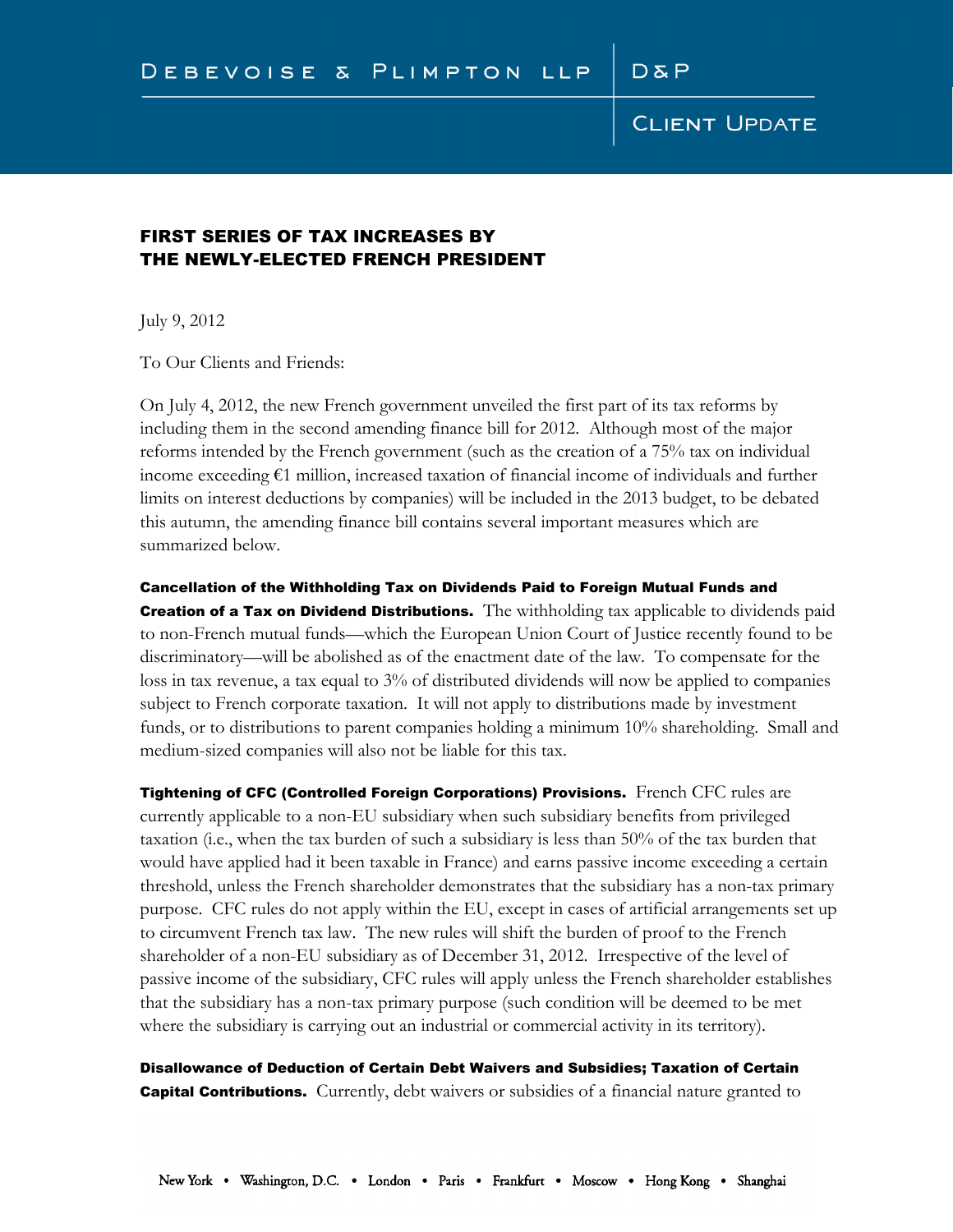## **CLIENT UPDATE**

subsidiaries with a negative net asset position are, under certain conditions, deductible by the parent company for tax purposes. This allowance will be cancelled for fiscal years ending as of July 4, 2012. Similarly, capital contributions to loss-making companies, remunerated with shares having a value lower than the amount of the contribution, will be taxable for the beneficiary.

Restrictions on Tax Loss Carry-Forwards. The conditions under which a company may transfer loss carry-forwards to another company as part of a reorganization (merger or asset contribution) will be narrowed. In particular, the beneficiary of the transfer will now be required to maintain the transferor's lines of business and employment for a minimum of three years. Additionally, tax loss carry-forwards will be denied when a company changes its line of business and reduces its means of production or its employment.

**Increase of the Financial Transactions Tax ("FTT").** The  $\text{FIT}$  was introduced in March 2012 by the first amending finance law for 2012. The FTT will apply, as of August 1, 2012, to the purchase of equity and quasi-equity securities issued by major French listed companies. The rate of the FTT was initially set at  $0.1\%$ , but will now be raised to  $0.2\%$ .

Creation of an Exceptional Contribution Payable by Certain Financial Institutions.  $\hspace{.1cm}\mathsf{An}\hspace{.1cm}$ annual "systemic risk tax" of 0.25% on a bank or financial institution's minimum regulatory capital requirement has been in effect since January 1, 2011. Banks and financial institutions will now be required to pay an exceptional contribution in 2012 of an amount equal to the value of their 2012 systemic risk taxes.

**Increase of Taxes on Stock Options and Free Shares.** Currently, a 14% contribution is due by employers on the grant of stock options and free shares, and an 8% contribution is due by the beneficiaries at the date of sale of the shares (in addition to taxes on capital gains and social contributions, for a total of up to 55.5%). The tax reform increases the employer contribution to 30% and the employee contribution to 10%. Accordingly, stock options and free share grants, which were already heavily taxed, will likely lose all attractiveness for tax purposes.

**Increase of Wealth Tax.** A wealth tax is due by individuals (French residents, as well as non-French residents in respect of their French-based assets) whose taxable assets are worth more than  $\epsilon$ 1.3 million. A wealth tax reduction, enacted in 2011, will apply for the first time in 2012. However, an exceptional contribution will be due in respect of wealth in 2012, which will result in a similar wealth tax burden for taxpayers as in the years preceding the 2011 enactments. The constitutionality of this wealth tax increase is already questioned by some authors. The new government intends to reform the wealth tax system as part of the 2013 budget. This new regime will be applicable as from 2013.